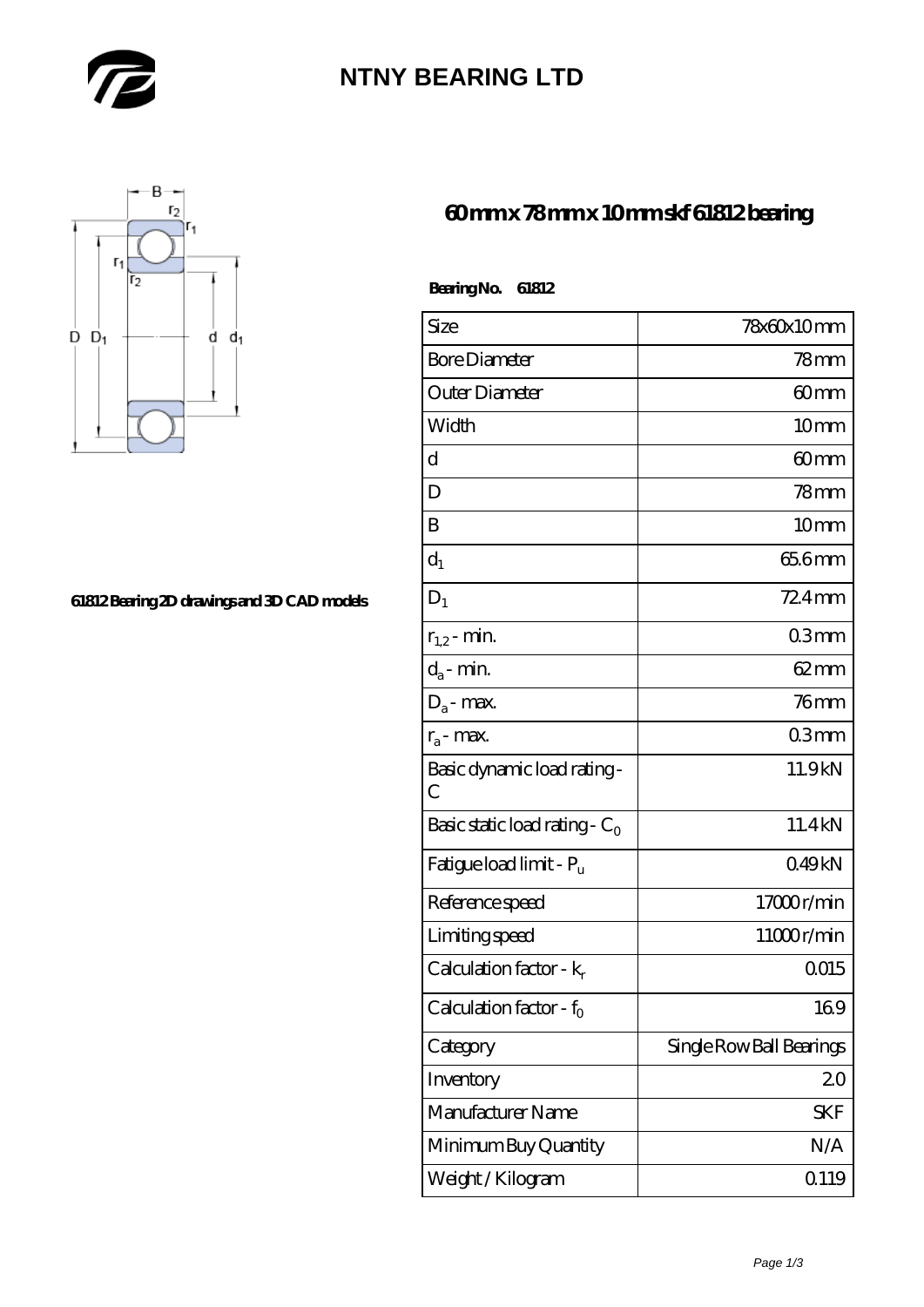

# **[NTNY BEARING LTD](https://m.abetteryeartoabetterlife.com)**

| Product Group                      | <b>BOO308</b>                                                                                                                                                                |
|------------------------------------|------------------------------------------------------------------------------------------------------------------------------------------------------------------------------|
| Enclosure                          | Open                                                                                                                                                                         |
| Precision Class                    | ABEC 1   ISO PO                                                                                                                                                              |
| Maximum Capacity / Filling<br>Slot | No                                                                                                                                                                           |
| Rolling Element                    | <b>Ball Bearing</b>                                                                                                                                                          |
| Snap Ring                          | No                                                                                                                                                                           |
| <b>Internal Special Features</b>   | No                                                                                                                                                                           |
| Cage Material                      | Steel                                                                                                                                                                        |
| <b>Internal Clearance</b>          | CO-Medium                                                                                                                                                                    |
| Inch - Metric                      | Metric                                                                                                                                                                       |
| Long Description                   | 60MM Bore; 78MM<br>Outside Diameter: 10MM<br>Outer Race Diameter;<br>Open; Ball Bearing; ABEC 1<br>ISO PO, No Filling Slot; No<br>Snap Ring, No Internal<br>Special Features |
| Category                           | Single Row Ball Bearing                                                                                                                                                      |
| <b>UNSPSC</b>                      | 31171504                                                                                                                                                                     |
| Harmonized Tariff Code             | 8482105068                                                                                                                                                                   |
| Noun                               | Bearing                                                                                                                                                                      |
| Keyword String                     | Ball                                                                                                                                                                         |
| Manufacturer URL                   | http://www.skf.com                                                                                                                                                           |
| Manufacturer Item Number           | 61812                                                                                                                                                                        |
| Weight/LBS                         | 0.26                                                                                                                                                                         |
| <b>Outer Race Width</b>            | 0.394 Inch   10 Millimeter                                                                                                                                                   |
| Outside Diameter                   | 3071 Inch   78 Millimeter                                                                                                                                                    |
| Bore                               | 2362Inch   60Millimeter                                                                                                                                                      |
| bore diameter:                     | 60 <sub>mm</sub>                                                                                                                                                             |
| static load capacity.              | 11.4kN                                                                                                                                                                       |
| outside diameter:                  | 78mm                                                                                                                                                                         |
| precision rating                   | Not Rated                                                                                                                                                                    |
| overall width:                     | 10 <sub>mm</sub>                                                                                                                                                             |